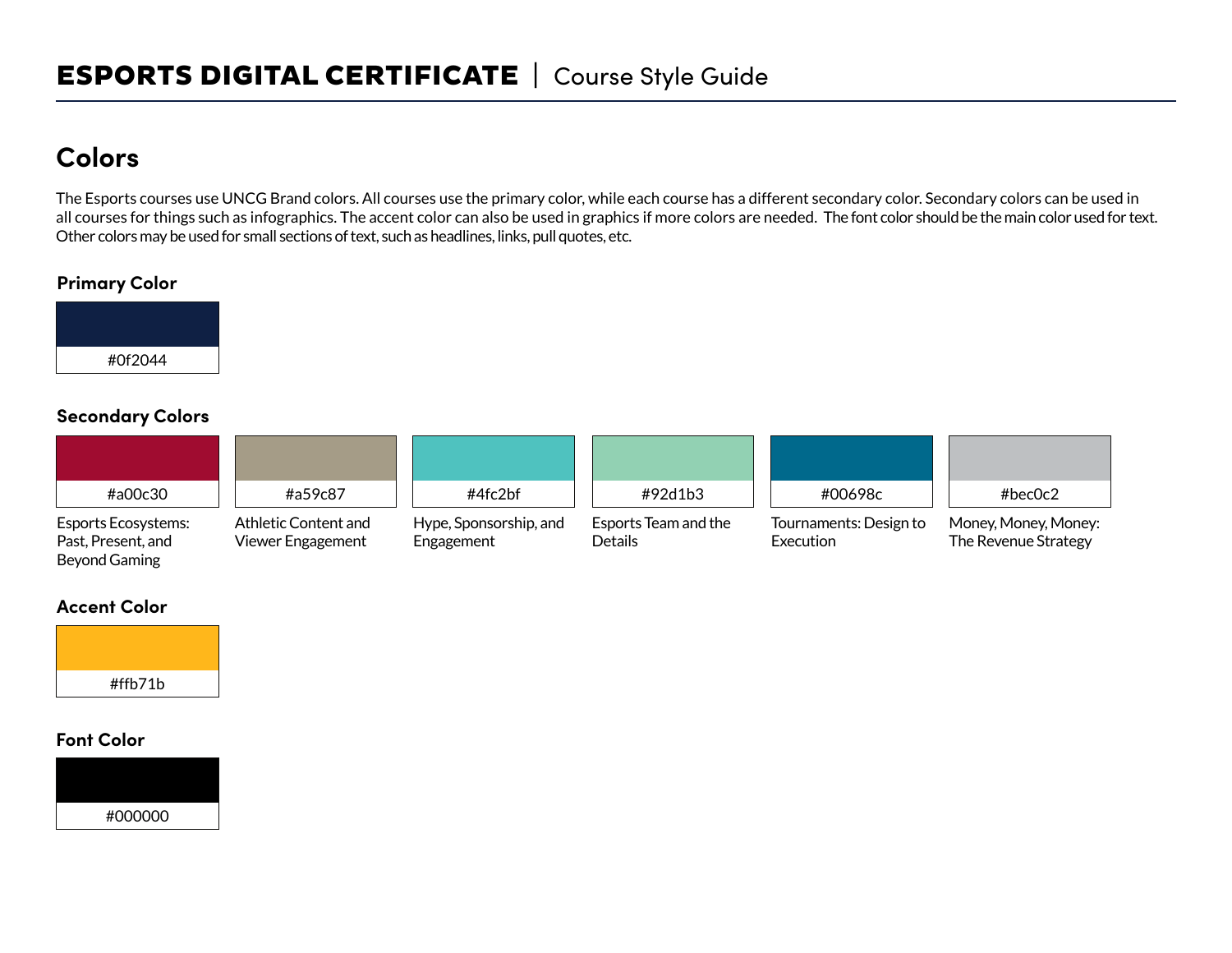## **Icons**

There are ten icons available for use in Canvas.

**Goals or Objectives**

**To do**



**Assignment or Activity**

**Reading**

**Discussion**

**Video**





**Audio Clip**



2.

**Case Study**



**Question**

## **Fonts**

These fonts can be used in PDFs, Google Slides, videos, or any other material needed for Esports courses.

**Sofia Pro** headings and subheadings Download Sofia Pro

#### **Lato** body copy Download Lato

# **Headings**

H1 is used for the title of a page or article. There should only be one h1 per page.

H2, h3, h4, and so on can be used as many times as needed per page or article. Be sure to structure headers hierarchically.

Icons should be paired with h2 headings. To style an h2 with an icon, add the following line of code in the HTML editor for the Canvas page, changing the img id, src, data-api-endpoint , and heading text (highlighted in red) based on the icon being used.

<div style="background-color: #0f2044; width: 100%; color: #ffffff; padding: 5px 0px 8px 10px;">  $<$ h2 $>$ <img id="ID" style="position: relative; top: -3px; max-width: 39;" role="presentation" src="URL" alt="" width="39" height="37" data-api-endpoint="URL" data-api-returntype="File"> Heading Text Here </h2> </div>

Here's an example of how this would look:

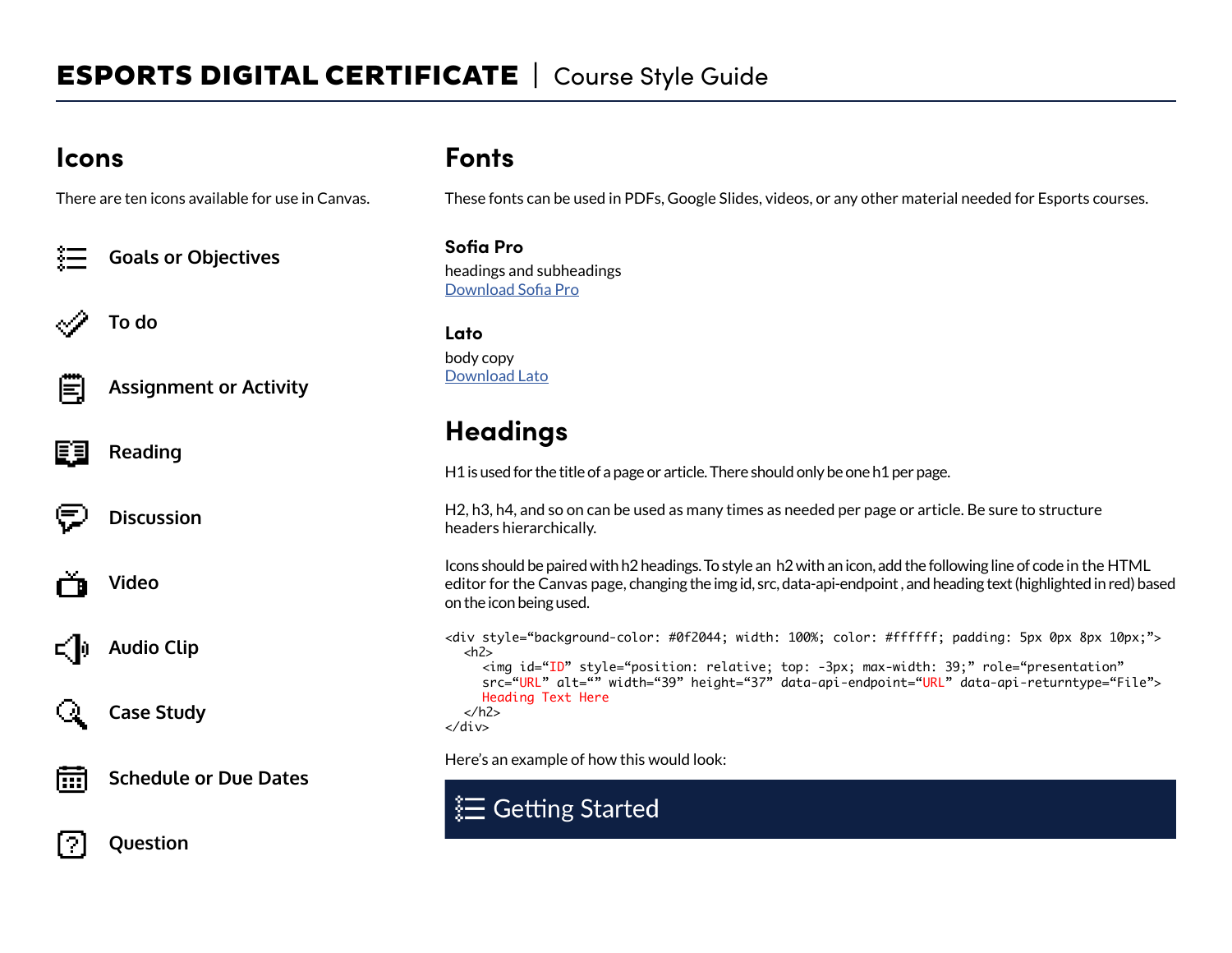# **Banner Images**

The Esports courses use photos related to the course content with a #0f2044 overlay ("hard light" setting in Adobe Photoshop or Illustrator) for banner images. Banner images also contain a pixelated gradient in the accent color for the course.

Additional graphics should have an 8 bit pixel art style, reminiscent of retro video games (see Canvas icons).

Banner images for Canvas should be 1102 x 300 pixels.

Example banner images:



Example progress bar:

# **Module Cards**

The home page of each course contains small images that link to each module. Add the following line of code for each module card, changing the title, href, data-api-endpoint, src, alt, and module title (highlighted in red), based on the module being linked.

<a title="Module Title" href="URL" data-apiendpoint="URL" data-api-returntype="Module"> <span style="display: table-cell;verticalalign: middle;text-align: center;padding: 5px;width: 177px;"> <img style="display: block; marginleft: auto; margin-right: auto; maxwidth: 177px;" src=**"URL"** alt=**"a**lt text" width="177" height="177" data-api-endpoint="URL" data-apireturntype="File"> Module Title </span> </a>

Here's an example of how this would look:



Unit 1: History of Esports